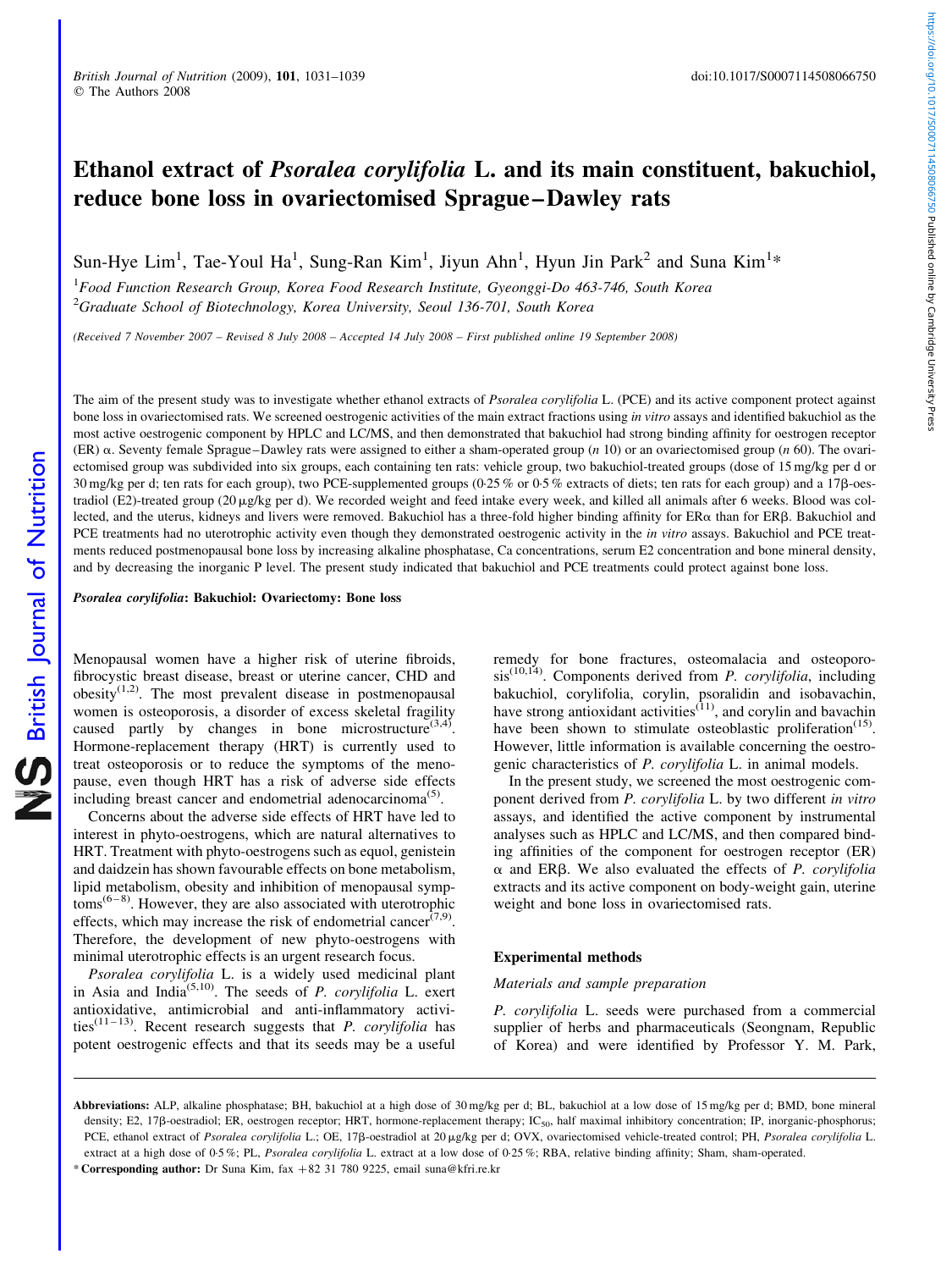Department of Life Science, Cheongju University (Cheonju, Republic of Korea). Voucher specimens (KFRI-PM03220) were preserved in the Korea Food Research Institute. Psoralen and bavachinin were purchased from Sigma Co. (St Louis, MO, USA), and bakuchiol, bavachalcone, isobavachalcone, bavachromene and isobavachromene isolated from P. corylifolia L. were obtained from the Korea Research Institute of Chemical Technology (Daejeon, Republic of Korea) as standard compounds for instrumental analyses (purities  $> 98\%$ by HPLC, LC/MS, IR and  ${}^{1}H$  and  ${}^{13}C$  NMR spectroscopy). Catechin and 17b-oestradiol (E2) were purchased from Sigma Co. All other chemicals were of analytical grade (Fisher, Springfield, NJ, USA).

Dried seeds (300 g) were washed and boiled in 3 litres of 80 % ethanol at 95 $\degree$ C for 4 h, and the ethanol extract of P. corylifolia L. (PCE) was filtered through no. 2 filter paper (Whatman International Ltd, Maidstone, Kent, UK). A portion of PCE (1 ml) was used for fractionation, and the remainder was dried using a rotary evaporator (Rotavapor R-200; Buchi, Postfach, Switzerland) and stored at 4°C until it was used to prepare the diets.

### Screening of oestrogenicity and identification of active component

A quantity of 1 ml of PCE (25 $\degree$ Bx) was diluted to 15 $\degree$ Bx using 80 % ethanol, and ninety fractions (each 5 ml) were obtained by gel chromatography  $(1.5 \times 120 \text{ cm}, 1 \text{ ml/min})$ ; Lipophilic Sephadex LH-20; Sigma Co.) eluting with 80 % ethanol. The total polyphenol content was analysed using the Folin-Ciocalteu protocol<sup>(16)</sup>. We used the in vitro yeast transactivation  $\operatorname{assay}^{(17)}$  and E-screen assay<sup>(18)</sup> for the screening of oestrogenicity. For the yeast transactivation assay, Saccharomyces cerevisiae  $ER + LYS$  8127 was obtained from Dr K. S. Kang (Seoul National University, Republic of Korea) and stored in 20% glycerol at  $-70^{\circ}$ C. For the E-screen assay, MCF-7 cells were obtained from the Korean Cell Line Bank (Seoul, Republic of Korea) and grown in Roswell Park Memorial Institute (RPMI) 1640 supplemented with 10 % fetal bovine serum, penicillin (100 U/ml) and insulin (10  $\mu$ g/ml). Identification of the active component was performed by HPLC (PU-2089; Jasco, Tokyo, Japan) and LC/MS (Hewlett Packard Co., Palo Alto, CA, USA). The ER binding assay measures the capacity of competitor chemical to displace a high binding affinity fluorescent ligand. To determine the relative binding affinity (RBA) of the main active component for  $ER\alpha$  and ERB, we used an ER $\alpha$  competitor screening kit (Wako code no. 295-56 301; Wako Pure Chemical Industries Ltd, Osaka, Japan) and an ERB competitor assay kit (part no. 2700; Invitrogen, Carlsbad, CA, USA). RBA were calculated by dividing the half maximal inhibitory concentration  $(IC_{50})$ of unlabelled E2 by the  $IC_{50}$  of a competitor and then multiplying the value by 100.

#### Animal study: animals and diets

Seventy female Sprague–Dawley rats, aged 5 weeks, were purchased from Orient Bio Inc. (Seongnam, Republic of Korea). The animals were housed under controlled temperature (20  $\pm$  1<sup>o</sup>C), relative humidity (50–80 %) and illumination

(12 h light– dark) conditions and acclimatised for 1 week. The animals were either ovariectomised (six groups, ten rats in each group) or sham-operated (sham; one group of ten rats). After a 1-week recovery period, the animals were fed the following experimental diet based on AIN-93M (Dyets Inc., Bethlehem, PA, USA) for 6 weeks: two ovariectomised (OVX) groups were supplied with a PCE-containing diet (PCE at a low dose of 0·25 % (PL) or at a high dose of 0·5 % (PH)); three OVX groups were fed the control diet and injected subcutaneously with bakuchiol (bakuchiol at a low dose of 15 mg/kg per d (BL) or at a high dose of 30 mg/kg per d (BH)) or E2 (20  $\mu$ g E2/kg per d; OE group), respectively. The sham and OVX groups were fed the control diet and were treated with the vehicle. Body weight and feed intake of all experimental animals were measured every week. The feed efficiency ratio was calculated as the weight gain (g) divided by feed intake (g).

#### Serum and tissue collection

Experimental animals were fasted for 24 h before dissection. At necropsy, the uterus, livers, kidneys, blood and femurs were collected. Blood was centrifuged for 10 min at 3000 rpm to separate the serum. The uterus was weighed after the fat was trimmed and again after the connective tissue was trimmed, drained of intra-uterine fluid, and dried at  $50^{\circ}$ C overnight. The livers and kidneys were also trimmed, weighed, and immediately stored at  $-70^{\circ}$ C. Femurs were trimmed and stored at  $-70^{\circ}$ C.

# Analysis of alkaline phosphatase, inorganic-phosphorus, calcium and 17b-oestradiol concentrations in serum

Alkaline phosphatase (ALP), inorganic-phosphorus (IP) and Ca concentrations were measured using commercial reagent kits (Bayer Inc., West Haven, CT, USA) and read in an ADVIA 1650 Auto-analyser (Bayer Inc., Tokyo, Japan). Serum E2 concentration was measured using an E2 Enzyme Immunoassay test kit (BC-1111; BioCheck, Inc., Foster City, CA, USA) and read at 450 nm in a UV spectrophotometer (V-530; Jasco, Tokyo, Japan). The E2 concentration of the specimens and controls run concurrently with the standards were calculated from the standard curve.

# Analysis of femoral bone mineral density

The bone mineral density (BMD) of the trimmed femurs was analysed using peripheral dual-energy X-ray absorptiometry (models pDEXA Forearm X-Ray Bone Densitometer and pDEXA Sabre; Cooper Surgical Co., Fort Atkinson, WI, USA). BMD values were calculated using the same cross-section of proximal femurs.

#### Statistical analysis

All data are presented as mean values with their standard errors. Statistical analysis was performed using ANOVA followed by Duncan's multiple-range test  $(P = 0.05)$  using a SAS program (SAS Institute Inc., Cary, NC, USA). The IC<sub>50</sub> values of the compound binding affinity to  $ER\alpha$  and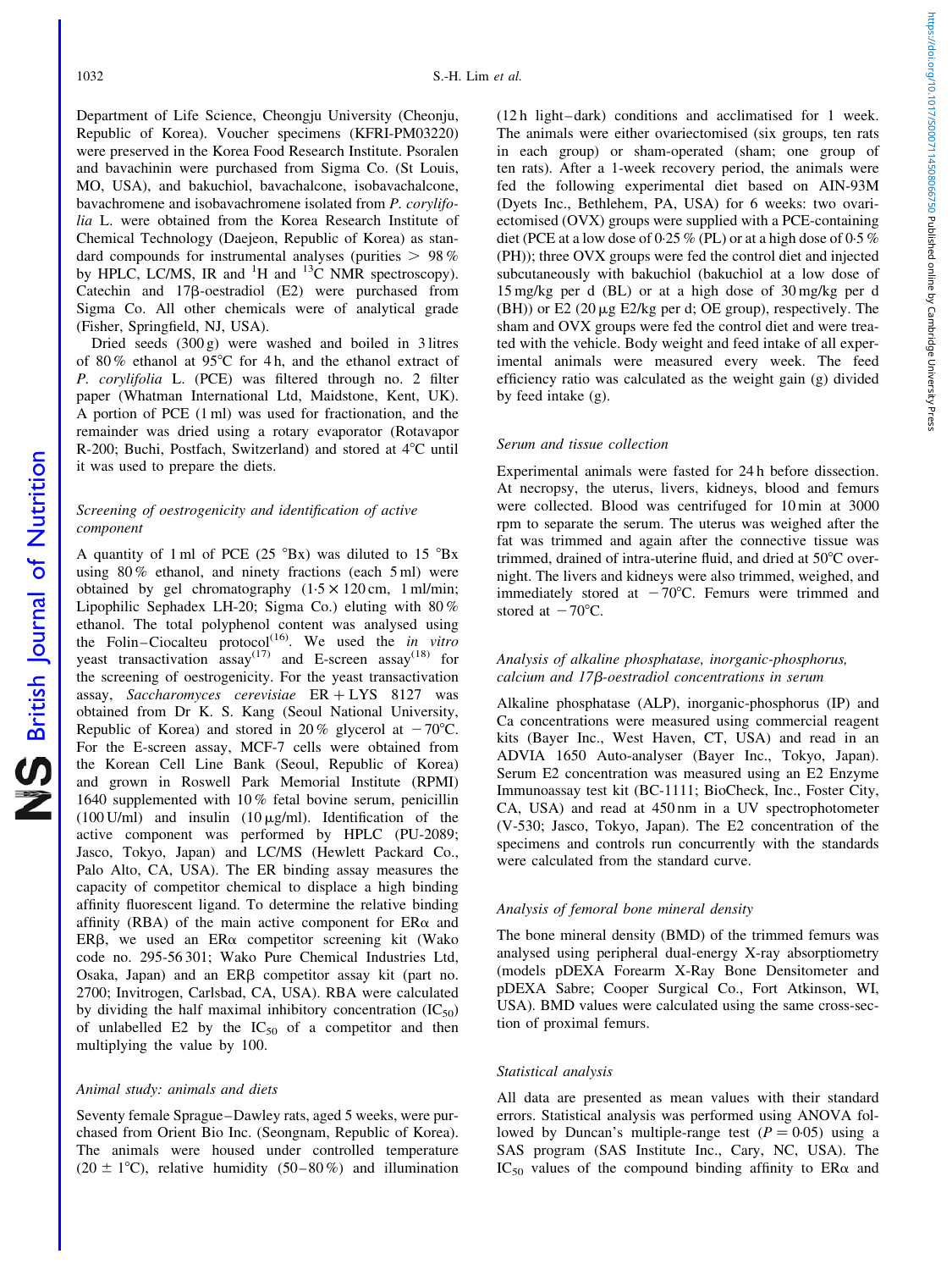$ER\beta$  were calculated with Sigmaplot 9.0 software (Systat Software Inc., Richmond, CA, USA).

# Results

# Identification of oestrogenic component from ethanol extract of Psoralea corylifolia L

PCE was fractionated using Sephadex LH-20, and the total phenolic content of each fraction was measured (Appendix 1) and the oestrogenic activities of the main fractions were measured by an in vitro yeast transactivation assay and an E-screen assay. In the yeast transactivation assay, only the no. 40 fraction (1  $\mu$ g/ml) resulted in 58 % B-galactosidase activity compared with  $10^{-9}$  M-E2, whose concentration was shown as having the highest oestrogenicity. The other fractions did not exhibit any oestrogenic activity (Appendix 2 (A)). In the E-screen assay, the no. 40 fraction also showed oestrogenic activity in the range of  $0.1 - 1 \mu g/ml$ . MCF-7 cells treated with the no. 40 fraction  $(0.1 \mu g/ml)$  showed proliferation at approximately two times higher than that induced by the control (Appendix 2 (B)). The no. 44 and no. 50 fractions showed no significant difference at  $0.1 \mu g/ml$  compared with the control, while they increased cell growth by 120 and  $150\%$  at  $1.0 \mu$ g/ml, respectively. Taken together, these results indicate that the no. 40 fraction induced the highest effect on MCF-7 proliferation.

To identify the active component from the no. 40 fraction, we performed HPLC and LC/MS analyses. We separated only one peak by HPLC (Appendix 3 (A)), and its major fragmentation ion was  $m/z$  257.3 in LC/MS (Appendix 3 (B)), which matched the analysis pattern of standard bakuchiol  $(m/z 256.4)$ . Subsequently we identified the active component of no. 40 as bakuchiol.

To determine ER selectivity, the binding affinities of bakuchiol for  $ER\alpha$  and  $ER\beta$  were measured by an *in vitro* ER binding assay. The IC<sub>50</sub> value for ER $\alpha$  was  $1.34 \times 10^{-6}$  M, while the IC<sub>50</sub> value for ER<sub>B</sub> was 1.20  $\times$  10<sup>-6</sup> M. These values were converted to RBA compared with positive controls (E2). The affinity of bakuchiol for  $ER\alpha$  was three times higher than for ER $\beta$  (RBA<sub>ER $\alpha$ </sub> = 1.51 and RBA<sub>ER $\beta$ </sub> = 0.44), indicating that bakuchiol has higher selectivity for  $ER\alpha$ .

# Effects of ethanol extract of Psoralea corylifolia L. and bakuchiol treatments in ovariectomised rats

Body and uterus weight. After 6 weeks, the final body weight of the OVX group was 21·6 % higher than that of the sham group  $(P<0.01)$ . The body weight was lower in the OE (78.4%), PL (81.4%) and PH (74.0%) groups than in the OVX group. The amount of weight gained by the PL and PH groups differed significantly from the OVX group; however, the weight gain by the BL and BH groups did not differ from the OVX group (Table 1). The feed efficiency ratios were about 20 % lower in the OE, PL and PH groups than in the OVX group  $(P<0.001)$  despite no significant differences in feed intake. This indicates that PCE supplementation prevented body-weight gain in ovariectomised rats. The weight gain of the uterus was measured to evaluate the uterotrophic activity of bakuchiol and PCE treatments for 6 weeks. The absolute and relative wet uterine weights (weight per  $100 g$  body weight) decreased by 87 and  $90\%$ , respectively, after the ovariectomy operation ([Table 2](#page-3-0)). The uterine weight was 4·7 times higher in the OE group than in the OVX group, although this difference was not significant for either bakuchiol or PCE treatment  $(P>0.05)$ . Relative liver and absolute kidney weights showed slight changes after PCE treatments [\(Table 2\)](#page-3-0).

Alkaline phosphatase, calcium, inorganic-phosphorus and 17b-oestradiol concentrations in serum. ALP, Ca and IP are key factors for bone calcification. ALP and IP concentrations increased by 13 and 23 % in the OVX group compared with the sham group. However, the ALP and IP values in PCE-treated animals were 17 and 10 % lower in the OVX group ( $P < 0.01$ ) and were 24 and 5% lower in bakuchioltreated animals in the OVX group  $(P<0.01$ ; [Table 3\)](#page-3-0). Ca concentration was 3 % lower in the OVX group than in the sham group. PCE and bakuchiol treatment increased Ca levels above 2% compared with the OVX group  $(P<0.01)$ . These data suggest that both PCE supplements and bakuchiol administration suppressed ALP increases in bone turnover of postovariectomised rats.

The E2 concentration in serum was reduced by the ovariectomy. The E2 concentration was 16·9 pg/ml in

> Feed efficiency ratio† (g/g)\*\*\*

Table 1. Body-weight gain and feed efficiency ratio of ovariectomised rats fed the experimental diets for 4 weeks (Mean values with their standard errors)

Final body weight (g)\*

| <b>BH</b>                                                                                                                                                 | 311 <sup>a</sup> | 15-83 | 233 <sup>a</sup> | 15.34 | $0.25^{b}$        | 0.01 |
|-----------------------------------------------------------------------------------------------------------------------------------------------------------|------------------|-------|------------------|-------|-------------------|------|
| - PL                                                                                                                                                      | 267 <sup>b</sup> | 13.51 | 189 <sup>b</sup> | 15.37 | 0.23 <sup>c</sup> | 0.03 |
| <b>PH</b>                                                                                                                                                 | 246 <sup>b</sup> | 16.65 | 168 <sup>b</sup> | 15.34 | $0.22^{\circ}$    | 0.02 |
| OVX, ovariectomised vehicle-treated control group; OE, 17 $\beta$ -oestradiol-administered group (+20 µg 17 $\beta$ -oestradiol/kg per d); BL, bakuchiol- |                  |       |                  |       |                   |      |
| administered group with low dose (+15 mg/kg per d); BH, bakuchiol-administered group with high dose (+30 mg/kg per d); PL, ethanol extract of             |                  |       |                  |       |                   |      |

Group Mean SE Mean SE Mean SE  $\text{Sham-operated group}$ <br>  $\text{C} \times \text{C} \times \text{C} \times \text{C} \times \text{C} \times \text{D} \times \text{D} \times \text{D} \times \text{D} \times \text{D} \times \text{D} \times \text{D} \times \text{D} \times \text{D} \times \text{D} \times \text{D} \times \text{D} \times \text{D} \times \text{D} \times \text{D} \times \text{D} \times \text{D} \times \text{D} \times \text{D} \times \text{D} \times \text{D} \times \text{D} \times \text{D} \times \text{D} \times \text$  $\rm OVX$  315a  $\rm 315^a$  28 $\rm 35$   $\rm 236^a$  28 $\rm 76$   $\rm 0.27^a$  0 $\rm 0.03$  $\rm{OE}$  259b  $259^{\rm{b}}$  21 $\rm{.81}$  181<sup>b</sup> 21 $\rm{.99}$   $\rm{0.22^{\circ}}$  0 $\rm{0.02}$ BL 299a 22·22 220a 23·33 0·24b,c 0·02

Body-weight gain (g)\*\*

administered group with low dose (+15 mg/kg per d); BH, bakuchiol-administered group with high dose (+30 mg/kg per d); PL, ethanol extract of<br>Psoralea corylifolia L. (PCE)-supplemented group with low dose (+0.25 % PCE); P

\*  $P<0.05$ , \*\*  $P<0.01$ , \*\*\*  $P<0.001$  (ANOVA).

† Weight gain (g)/feed intake (g).

British Journal of Nutrition

**NS** British Journal of Nutrition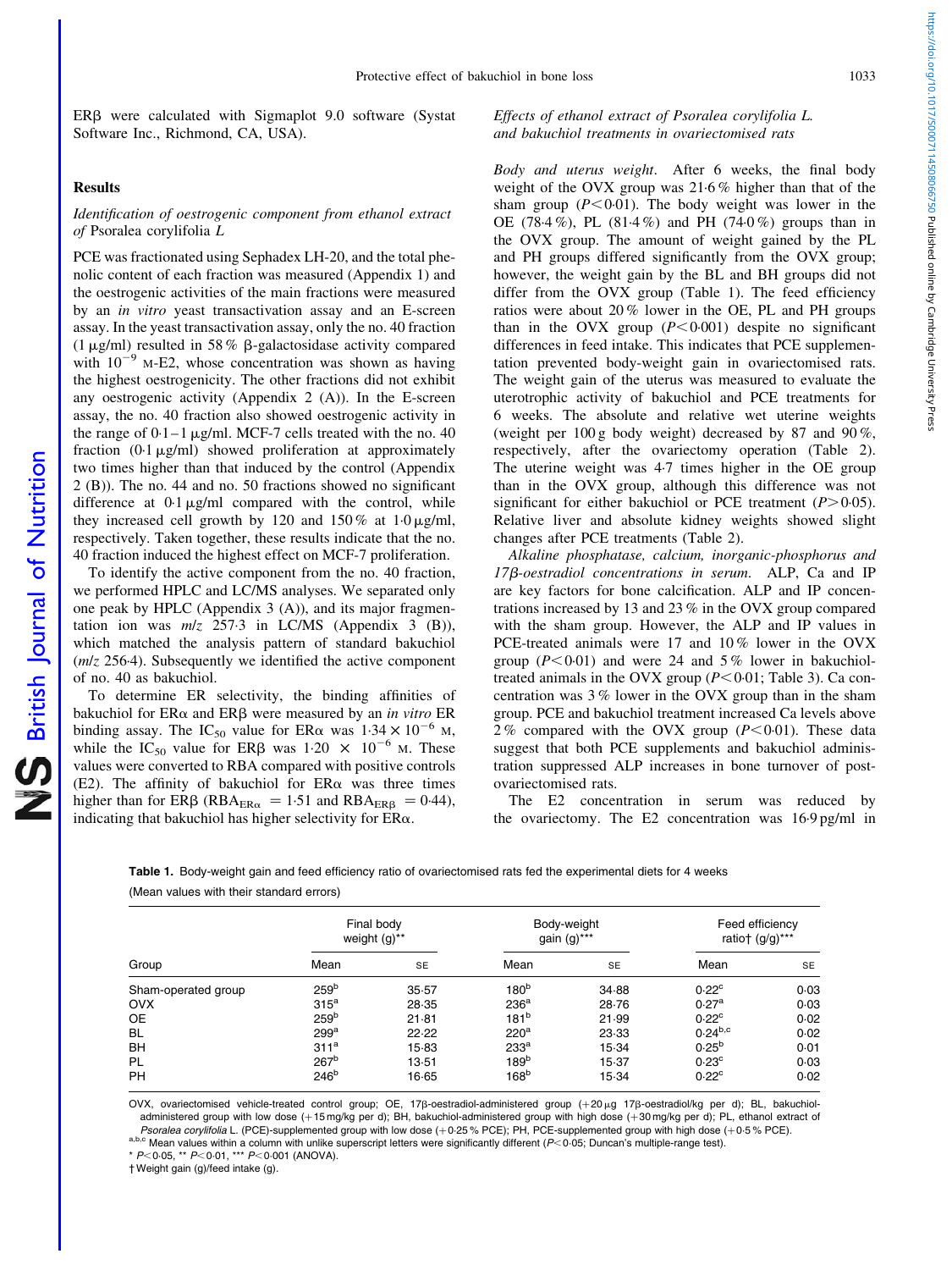<span id="page-3-0"></span>Table 2. Effect of ethanol extract of Psoralea corylifolia L. (PCE) and bakuchiol treatments on the organ weight of ovariectomised rats fed the diets experimental for 4 weeks

(Mean values with their standard errors)

|                     | Uterus            |           |                              | Liver |                     |      |                           | Kidney    |                   |           |                       |           |
|---------------------|-------------------|-----------|------------------------------|-------|---------------------|------|---------------------------|-----------|-------------------|-----------|-----------------------|-----------|
|                     | Absolute (mg)***  |           | Relative<br>$(mg/100 g)$ *** |       | Absolute (g)        |      | Relative<br>$(g/100 g)^*$ |           | Absolute (g)***   |           | Relative<br>(g/100 g) |           |
| Group               | Mean              | <b>SE</b> | Mean                         | SE    | Mean                | SE   | Mean                      | <b>SE</b> | Mean              | <b>SE</b> | Mean                  | <b>SE</b> |
| Sham-operated group | $522.2^a$         | 70.00     | $206.8^{\rm a}$              | 54.42 | $6.80^{b}$          | 0.40 | $2.72^{a,b}$              | 0.08      | 1.77 <sup>a</sup> | 0.11      | $0.60^{a,b}$          | 0.23      |
| <b>OVX</b>          | $69.5^{\circ}$    | 6.37      | $22.2^{\circ}$               | 2.71  | 7.74 <sup>a</sup>   | 0.47 | $2.47^{b}$                | 0.21      | 1.82 <sup>a</sup> | 0.16      | $0.58^{b}$            | 0.07      |
| OE                  | $332.8^{b}$       | 22.54     | $128.1^{b}$                  | 6.05  | $7.56^{a,b}$        | 0.52 | 2.98 <sup>a</sup>         | 0.13      | 1.81 <sup>a</sup> | 0.23      | 0.69 <sup>a</sup>     | 0.03      |
| <b>BL</b>           | $75.9^\circ$      | 7.61      | $25.1^{\circ}$               | 3.17  | $7.55^{a,b}$        | 0.67 | $2.61^{b}$                | 0.17      | $1.82^{a,b}$      | 0.17      | $0.61^{a,b}$          | 0.05      |
| <b>BH</b>           | $82.7^\circ$      | 6.14      | $26.5^{\circ}$               | 2.23  | 7.73 <sup>a</sup>   | 0.33 | $2.49^{b}$                | 0.09      | $1.85^{\rm a}$    | 0.11      | 0.59 <sup>b</sup>     | 0.03      |
| PL                  | 78.9 <sup>c</sup> | $6 - 86$  | $28.8^\circ$                 | 2.13  | $7.84$ <sup>a</sup> | 0.87 | 2.93 <sup>a</sup>         | 0.30      | $1.72^{a,b}$      | 0.17      | $0.64^{a,b}$          | 0.05      |
| <b>PH</b>           | $94.4^\circ$      | 6.14      | 38.2 <sup>c</sup>            | 2.23  | $7.40^{a,b}$        | 0.86 | 2.99 <sup>a</sup>         | 0.28      | 1.61 <sup>b</sup> | 0.13      | $0.65^{a,b}$          | 0.04      |

OVX, ovariectomised vehicle-treated control group; OE, 17 $\beta$ -oestradiol-administered group (+20 µg 17 $\beta$ -oestradiol/kg per d); BL, bakuchiol-administered group with low dose (+15 mg/kg per d); BH, bakuchiol-administered group with high dose (+30 mg/kg per d); PL, PCE-supplemented group with low dose (+0·25% PCE); PH, PCE-supplemented group with low dose (+0·25% PCE); PH, PCE-

a,b,c Mean values within a column with unlike superscript letters were significantly different ( $P < 0.05$ ; Duncan's multiple-range test).

\*  $P< 0.05$ , \*\*\*  $P< 0.001$  (ANOVA).

the sham group and 4 pg/ml in the OVX group [\(Fig. 1 \(A\)](#page-4-0)). The E2 concentration was 6·25 times higher in the OE group than in the OVX group. Compared with the OVX group, the E2 concentrations were 3·25 times higher in the BL group, 5·25 times higher in the BH group, 2·75 higher times in the PL group and 4·5 times higher in the PH group. These data suggest that bakuchiol was more effective than PCE in increasing the E2 concentration in blood after ovariectomy.

The BMD of the proximal femur was 112.3 (SE 0.9) mg/cm<sup>2</sup> in the PH group and  $114.8$  (se 1.1) g in the BH group, and these values were significantly higher than in the OVX group (102.8 (SE 1.5) mg/cm<sup>2</sup>;  $P < 0.001$ ). BMD in the PL group (103.8 ( $SE$  2.3) mg/cm<sup>2</sup>) and in the BL group (106.4)  $($ SE 2 $\cdot$ 0 $)$  mg/cm<sup>2</sup> $)$  did not differ significantly from that of the OVX group. The BMD was similar in the BH and OE groups, and 11 % higher than in the OVX group. The BMD in the PH group was  $9\%$  higher than in the OVX group [\(Fig. 1 \(B\)\)](#page-4-0).

# Discussion

Based on the results of observational and epidemiological studies, phyto-oestrogens have been shown to help alleviate symptoms of menopause and to reduce the risk of CVD and oestrogen-dependent cancers. Despite evidence supporting the health benefits of phyto-oestrogens<sup> $(19)$ </sup>, genistein and soya protein stimulate tumour growth in a dose-dependent manner in ovariectomised athymic mice implanted with  $MCF-7$  cells<sup>(20)</sup>. Many new potent phyto-oestrogens from medicinal plants such as red clover, dong quai, soya and fo-ti have been investigated for development into new drugs that will hopefully provide alternatives to  $HRT^{(21-24)}$ . P. corylifolia L. is also a source of phyto-oestrogens because PCE contains oestrogen-like compounds such as coumarin and members of the flavonoid family.

The yeast transactivation assay and E-screen assay are routinely used for phyto-oestrogen screening, and the ER binding assay is performed to compare binding affinity for the  $ER^{(25)}$ .

Table 3. Effect of ethanol extract of Psoralea corylifolia L. (PCE) and bakuchiol treatments on serum alkaline phosphatase (ALP), calcium and inorganic phosphorus (IP) concentrations of ovariectomised rats fed the experimental diets for 4 weeks

| (Mean values with their standard errors) |  |
|------------------------------------------|--|
|                                          |  |

|                     | ALP (U/I)***       |       | Ca (mg/l)***       |           | $IP (mg/l)$ ***   |         |  |
|---------------------|--------------------|-------|--------------------|-----------|-------------------|---------|--|
| Group               | Mean               | SE    | Mean               | <b>SE</b> | Mean              | SE      |  |
| Sham-operated group | $109\cdot 0^{a,b}$ | 13.39 | $110.4^{b}$        | 3.5       | $66.9^\circ$      | 7.7     |  |
| <b>OVX</b>          | $123.8^{\rm a}$    | 10.64 | $107.4^{\circ}$    | $3-0$     | $82.4^a$          | 7.5     |  |
| 0E                  | $81.5^\circ$       | 11.77 | $117.4^a$          | $3-1$     | $65.1^\circ$      | 7.7     |  |
| <b>BL</b>           | $94.6^{b,c}$       | 9.18  | 110.9 <sup>b</sup> | 3.5       | 80.9 <sup>b</sup> | 5.2     |  |
| <b>BH</b>           | $94.6^{b,c}$       | 16.93 | $112.7^{b}$        | $3-0$     | $76.0^{b}$        | $6 - 0$ |  |
| <b>PL</b>           | $106.0^{a,b}$      | 12.66 | $109.9^{b,c}$      | 2.7       | 75.9 <sup>b</sup> | 9.2     |  |
| <b>PH</b>           | $99.2^{b,c}$       | 12.66 | 110.3 <sup>b</sup> | 2.6       | 73.0 <sup>b</sup> | 4.4     |  |

OVX, ovariectomised vehicle-treated control group; OE, 17β-oestradiol-administered group (+20 μg 17β-oestradiol/kg per d); BL, bakuchiol-administered group with low dose (+15 mg/kg per d); BH, bakuchiol-administered group with high dose  $(+30 \text{ mg/kg}$  per d); PL, PCE-supplemented group with low dose  $(+0.25\%$  PCE); PH, PCE-supplemented group with high dose  $(+0.5\%$  PCE).<br>a,b,c Mean values within a column with unlike superscript letters were significantly different (P<0·05; Duncan's

multiple-range test).

\*\*\*  $P < 0.001$  (ANOVA).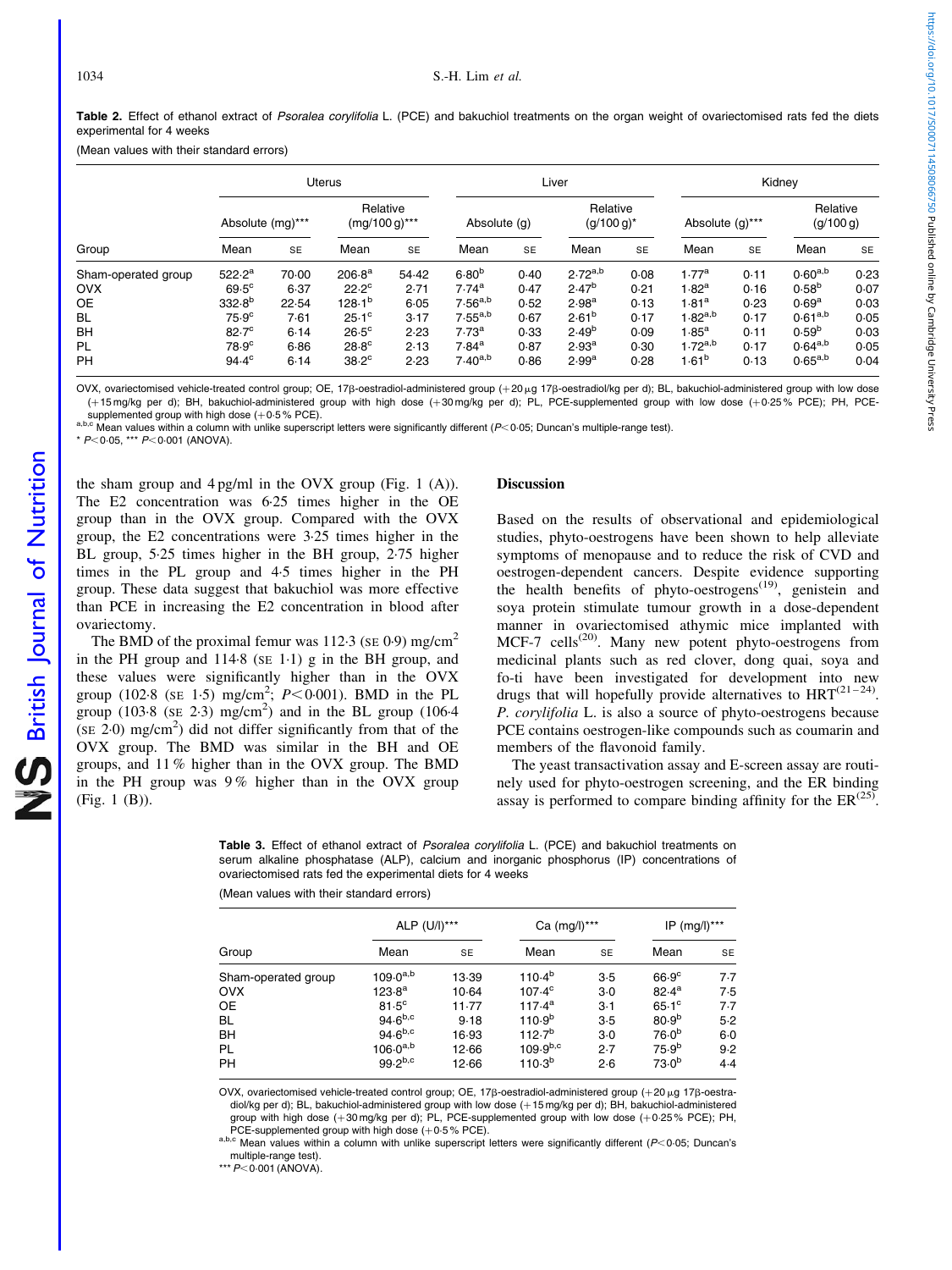https://doi.org/10.1017/S0007114508066750 Published online by Cambridge University Pres https://doi.org/10.1017/S0007114508066750 Published online by Cambridge University Press

<span id="page-4-0"></span>

Fig. 1. Effect of ethanol extract of Psoralea corylifolia L. (PCE) and bakuchiol treatments on 17b-oestradiol (E2) serum concentration (A) and bone mineral density (BMD) of the proximal femur (B) in ovariectomised rats. OVX, ovariectomised vehicle-treated control group; OE, E2-administered group  $(+20 \,\mu g)$ E2/kg per d); BL, bakuchiol-administered group with low dose  $(+15 \text{ mg/kg})$ per d); BH, bakuchiol-administered group with high dose  $(+30 \text{ ma/kg}$  per d); PL, PCE-supplemented group with low dose  $(+0.25\%$  PCE); PH, PCE-supplemented group with high dose  $(+0.5\%$  PCE). Values are means, with standard errors represented by vertical bars.  $a-e$  Mean values with unlike letters were significantly different  $(P<0.05;$  Duncan's multiple-range test). For E2 and BMD,  $P < 0.001$  (ANOVA).

In the present study, only one of ninety fractions by gel chromatography was identified by the in vitro assays as the most oestrogenic fraction. The active component from that fraction was identified as bakuchiol by HPLC and LC/MS. Wang et al. proposed that corylin and bavachin can stimulate bone formation and may have potential activity against osteoporosis in osteoblast-like UMR106 cells $^{(15)}$ . However, the present results show that only the bakuchiol-containing fraction had oestrogenic activity in the in vitro assays. In the ER binding assay, the affinity of bakuchiol for  $ER\alpha$  was three times higher than for  $ER\beta$ .  $ER\alpha$  has been shown to cause breast cancer cell proliferation, and ERB has been demonstrated to be a tumour suppressor<sup>(26,27)</sup>. However, Hertrampf *et al.* <sup>(28)</sup> suggested that only  $ER\alpha$  agonists confer bone-protective effects. The present results showing a higher selectivity of bakuchiol for  $ER\alpha$  may result in a protective effect for bone loss.

We evaluated the effects of PCE and bakuchiol treatment on body-weight gain, uterine weight and bone loss in ovariectomised rats. Body-weight gain is associated with metabolic abnormalities in postmenopausal women, and oestrogen treatment decreases weight gain and visceral fat development in animals and humans<sup> $(26,27)$ </sup>. The PCE-supplemented groups gained significantly less weight than the OVX group and a similar amount of weight as the sham and OE groups, whereas weight gain was similar in the bakuchiol-treated groups and the OVX group. Szkudelska, Nogowski reported that genistein decreased body- and fat tissue-weight gain, and that these changes are accompanied by lower feed intake $^{(29)}$ . However, in our experiments, the feed intake did not differ significantly between the bakuchiol- and PCE-treated groups and the OVX and OE groups. The feed efficiency ratio was similar in all groups except the OVX and BH groups.

The uterotrophic effects of oestrogen treatment are undesirable in postmenopausal women because they may increase the risk of endometrial cancer<sup>(9)</sup>. The goal of many studies is to identify a new phyto-oestrogen as an alternative to HRT for preventing osteoporosis without causing uterine hormone stimulation. However, there is an ongoing controversy about phytooestrogens and their uterotrophic effects. Anderson et al. (30) provided evidence that genistein treatment (0·5, 1·6 and 5·0 mg/d) did not exhibit any uterotrophic activity, but showed dosage-dependent biphasic effects on bone tissue in the ovariectomised rat model. However, Fanti et al. (31) reported that higher genistein doses (50  $\mu$ g/g body weight) caused an increase in uterine mass. Other studies with genistein and daidzein have also demonstrated weak oestrogenic effects, as reflected by changes in uterine weight<sup> $(29,32,33)$ </sup>. The effect of dietary equol on uterotrophic activity is 3·5 times less than the effect of E2 treatment, and equol shows weak uterotrophic activity in mice<sup>(7)</sup>. In the present study, uterine weight was much lower in the OVX group with oestrogen deficiency than in the sham and E2-treated groups. Bakuchiol administration and PCE supplementation had no effect on uterine weight increase. These results suggest that bakuchiol and PCE treatment have no uterotrophic activity, despite having significant oestrogenic activity. Taken together, these data suggest that bakuchiol and PCE treatments may alleviate menopausal symptoms without increasing the risk of cancer in postmenopausal women.

Decreased plasma E2 and increased bone loss are the most prevalent symptoms in postmenopausal women. It has been well documented that isoflavone or other phyto-oestrogen supplements modulate plasma E2 and exert a protective effect on bone  $loss^{(34)}$ . However, genistein has been shown to have adverse effects on tumours and on the uterus in women with postmenopausal breast cancer, despite beneficial effects on bone<sup>(35)</sup>. Genistein also shows both positive and negative effects on experimental endothelial dysfunction<sup> $(36)$ </sup>. In addition, pomegranate extract inhibits ovariectomy-stimulated bone turnover $^{(37)}$ , and high dietary levels of soya isoflavones do not stimulate breast or uterine proliferation in postmenopausal monkeys and may contribute to an oestrogen profile associated with reduced breast cancer risk $(38)$ . Our present data suggest that bakuchiol and PCE supplementation significantly increase the plasma E2 level, suggesting that bakuchiol acts as a potent phyto-oestrogen.

We found that both bakuchiol and PCE treatments in ovariectomised rats resulted in lower ALP and IP in serum, higher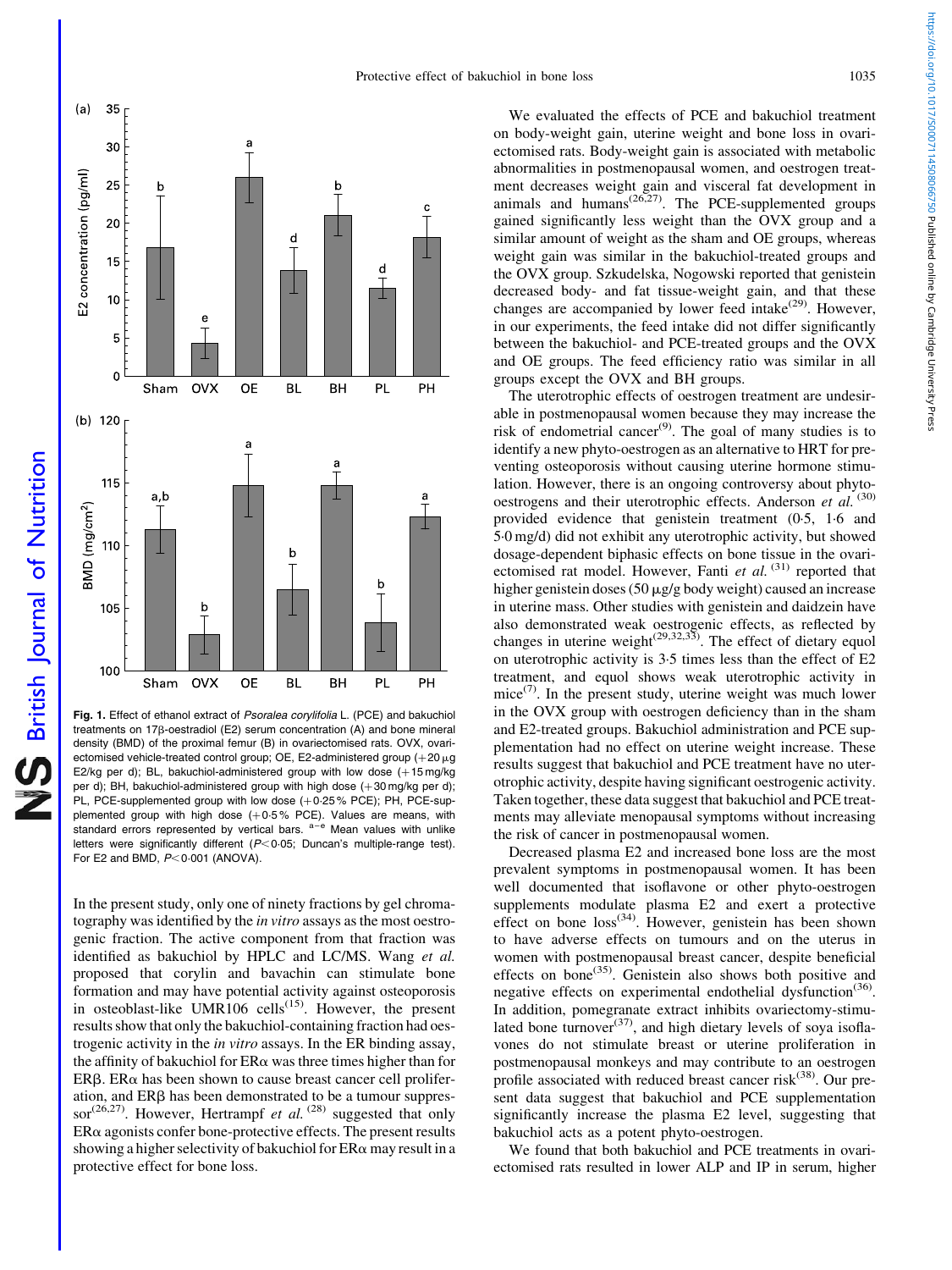Ca in serum, and increased BMD of the proximal femur. ALP is a key enzyme for bone calcification and provides an index of cell differentiation for bone formation<sup>(39)</sup>. Increased ALP levels indicate a positive effect on osteoblastic differentiation, particularly bone mineralisation<sup> $(40)$ </sup>. The ALP concentration was significantly higher in the OVX group than in other groups, suggesting that ovariectomy increases bone turnover rate<sup>(41)</sup>. E2 administration significantly suppressed the increase of serum ALP levels. Rats treated with bakuchiol or PCE had lower ALP levels than those in the OVX and sham groups. Bakuchiol administration was most effective and had only a slightly different effect than E2 treatment. Usually, osteoclasis is induced when the Ca:IP ratio decreases<sup>(42)</sup>. In the present study, bakuchiol and PCE treatments may have attenuated bone loss by decreasing the IP levels and by slightly increasing Ca concentration in serum. An increase in BMD was also observed in the proximal femur of ovariectomised rats. Surprisingly, the BH and PH groups exhibited significantly higher BMD than the sham group, and similar BMD to the E2 treated group. The serum E2 concentration was also consistent with the BMD results. Zhang et al. reported that PCE inhibits bone resorption in vitro  $(14)$  and that an acetone extract of P. corylifolia L. significantly increases serum IP and promotes bone calcification in rats<sup> $(10)$ </sup>. The present results suggest that bakuchiol and PCE supplementation can reduce postmenopausal bone loss without the need for oestrogen.

In the present study, we screened oestrogenic compounds from PCE by in vitro assays and identified bakuchiol as the most active component. Bakuchiol showed a higher selectivity for  $ER\alpha$  than for  $ER\beta$ , which could be related to its bone-protective properties. In our animal study, bakuchiol or PCE treatments were effective in preventing bone loss without significant uterotrophic activity in ovariectomised rats. In conclusion, bakuchiol and PCE treatments should be effective in preventing bone loss and could be potent phyto-oestrogens and useful alternatives to HRT.

#### Acknowledgements

The present study was supported by a grant of the Korea Science and Engineering Foundation (KOSEF) funded by the Ministry of Science and Technology and by a grant from the Korea Food Research Institute, Republic of Korea. The authors thank Y. S. Kim, Korea Research Institute of Chemical Technology, Republic of Korea for providing pure standard compounds and Professor K. S. Kang, College of Veterinary Medicine, Seoul National University, Republic of Korea for providing Saccharomyces cerevisiae  $ER + LYS$ 8127. S.-H. L., H. J. P. and S. K. developed the initial idea, S.-H. L., S.-R. K. and S. K. collected and analysed the data from in vitro assays and instrumental analyses, T.-Y. H. and J. A. performed the animal study, and S. K. drafted the manuscript. The authors declare no conflict of interest.

#### References

- 1. Pike MC, Pearce CL & Wu AH (2004) Prevention of cancers of the breast, endometrium and ovary. Oncogene 23, 6379–6391.
- 2. Carr MC (2003) The emergence of the metabolic syndrome with menopause. J Clin Endocrinol Metab 88, 2404-2411.
- 3. Quereda F, Mendoza N, Olalla MA, Baro F & Duran M (2005) Prophylactic approach for asymptomatic post-menopausal women: osteroporosis. Maturitas 15, S38-S45.
- 4. Ito K (2007) Hormone replacement therapy and cancers: the biological roles of estrogen and progestin in tumorigenesis are different between the endometrium and breast. Tohoku J Exp Med 212, 1-12.
- 5. Yadava RN & Verma YA (2005) A new biologically active flavonol glycoside from Psoralea corylifolia (Linn.). J Asian Nat Prod Res 7, 671-675.
- 6. Fujioka M, Uehara M, Wu J, Adlercreutz H, Suzuki K, Kanazawa K, Takeda K, Yamada K & Ishimi Y (2004) Equol, a metabolite of daidzein, inhibits bone loss in ovariectomized mice. J Nutr 134, 2623 – 2627.
- 7. Rachon D, Vortherms T, Seidlova-Wuttke D & Wuttke W (2007) Effects of dietary equol on body weight gain, intra-abdominal fat accumulation, plasma lipids, and glucose tolerance in ovariectomized Sprague –Dawley rats. Menopause  $22.1 - 8.$
- 8. Mathey J, Mardon J, Fokialakis N, et al. (2007) Modulation of soy isoflavones bioavailability and subsequent effects on bone health in ovariectomized rats: the case for equol. Osteoporos  $Int 18, 671 - 679.$
- 9. Weiderpass E, Adami HO, Baron JA, Magnusson C, Bergstrom R, Lindgren A, Correia N & Persson I (1999) Risk of endometrial cancer following estrogen replacement with and without progestins. J Natl Cancer Inst 91, 1131-1137.
- 10. Miura H, Nishida H & Iinuma M (1996) Effect of crude fractions of Psoralea corylifolia seed extract on bone calcification. Planta Med 62, 150-153.
- 11. Haraguchi H, Inoue J, Tamura Y & Mizutani K (2002) Antioxidative components of Psoralea corylifolia (Leguminosae). Phytother Res 16, 539 – 544.
- 12. Karsura H, Tsukiyama RI, Suzuki A & Kobayashi M (2001) In vitro antimicrobial activities of bakuchiol against oral microorganisms. Antimicrob Agents Chemother 45, 3009 –3013.
- 13. Ferrándiz ML, Gil B, Sanz MJ, Ubeda A, Erazo S, González E, Negrete R, Pacheco S, Payá M & Alcaraz MJ (1996) Effect of bakuchiol on leukocyte functions and some inflammatory responses in mice. J Pharm Pharmacol 48, 975 – 980.
- 14. Zhang CZ, Wang SX, Zhang Y, Chen JP & Liang XM (2005) In vitro estrogenic activities of Chinese medicinal plants traditionally used for the management of menopausal symptoms. J Ethnopharmacol 98, 295 –300.
- 15. Wang D, Li F & Jiang Z (2001) Osteoblastic proliferation stimulating activity of Psoralea corylifolia extracts and two of its flavonoids. Planta Med 67, 748-749.
- 16. Singleton VL & Rossi JA (1965) Colorimetry of total phenolics with phosphomolybdic-phosphotungstic acid reagents. Am J Enol Vitic 16, 144 –158.
- 17. Gaido KW, Leonard LS, Lovell S, Gould JC, Babai D, Portier CJ & McDonnell DP (1997) Evaluation of chemicals with endocrine modulating activity in a yeast-based steroid hormone receptor gene transcription assay. Toxidol Apply Pharmacol 143, 205 –212.
- 18. Soto A, Sonnenschein C, Chung KL, Fernandez MF, Olea N & Serrano FO (1995) The E-SCREEN assay as a tool to identify estrogens: an update on estrogenic environmental pollutants. Environ Health Pers 103, 113-122.
- 19. Anderson JJ, Anthony MS, Cline JM, Washburn SA & Garner SC (1999) Health potential of soy isoflavones for menopausal women. Public Health Nutr 2, 489-504.
- 20. Messina MJ & Loprinzi CL (2001) Soy for breast cancer survivors: a critical review of the literature. J Nutr 131, Suppl. 11, 3095S– 3108S.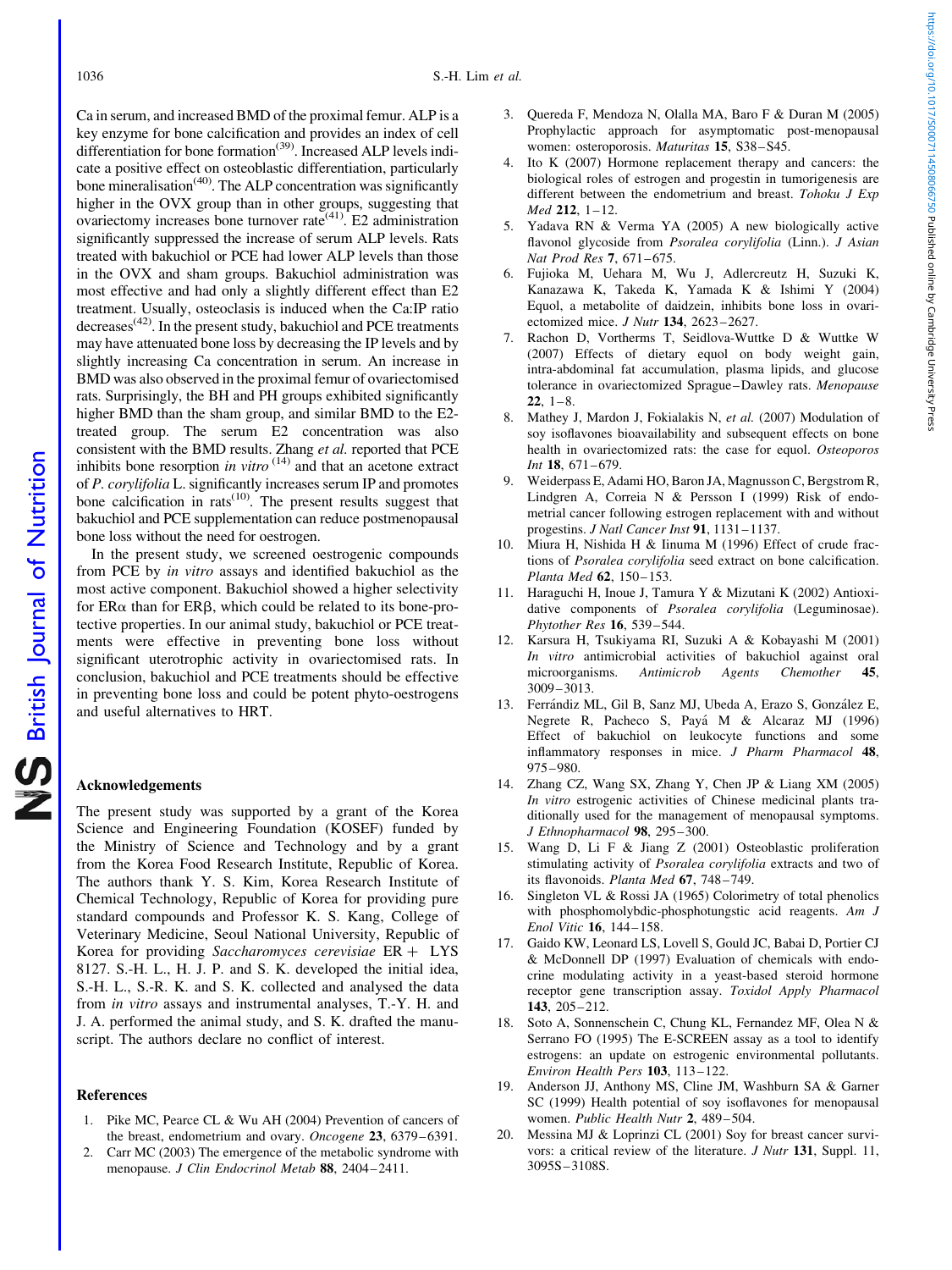- 21. Liu J, Buredette J, Xu H, et al. (2001) Evaluation of estrogenic activity of plant extracts for the potential treatment of menopausal symptoms. J Agric Food Chem 49, 2472-2479.
- 22. Kroneberg F & Fugh-Berman A (2002) Complementary and alternative medicine for menopausal symptoms: a review of randomized, controlled trials. Ann Intern Med 137, 805 –813.
- 23. Dog TL, Powell KL & Weisman SM (2003) Critical evaluation of the safety of Cimicifuga racemosa in menopause symptom relief. Menopause 10, 299 – 313.
- 24. Mishima S, Suzuki KM, Isohama Y, Kuratsu N, Araki Y, Inoue M & Miyata T (2005) Royal jelly has estrogenic effects in vitro and in vivo. J Ethnopharmacol 101, 215-220.
- 25. Coldham NG, Dave M, Sivapathasundaram S, McDonnell DP, Connor C & Sauer MJ (1997) Evaluation of a recombinant yeast cell estrogen screening assay. Environ Health Perspect 105, 734 – 742.
- 26. Paruthiyil S, Parmar H, Kerekatte V, Cunha GR, Firestone GL  $&$  Leitman DC (2004) Estrogen receptor  $&$  inhibits human breast cancer cell proliferation and tumor formation by causing a G2 cell cycle arrest. Cancer Res 64, 423 – 428.
- 27. Strom A, Hartman J, Foster JS, Kietz S, Wimalasena J & Gustafsson JA (2004) Proc Natl Acad Sci U S A 101, 1566 – 1571.
- 28. Hertrampf T, Gruca MJ, Seibel J, Laudenbach U, Fritzemeier KH & Diel P (2007) The bone-protective effect of the phytoestrogen genistein is mediated via ER  $\alpha$ -dependent mechanisms and strongly enhanced by physical activity. Bone 40, 1529 – 1535.
- 29. Szkudelska K & Nogowski L (2007) Genistein-A dietary compound inducing hormonal and metabolic changes. J Steroid Biochem Mol Biol  $17, 1-9$ .
- 30. Anderson JJB, Ambrose WW & Garner SC (1998) Biphasic effects of genistein on bone tissue in the ovariectomized lactating rat model. Proc Soc Exp Biol Med 217, 345 – 350.
- 31. Fanti P, Monier-Faugere MC, Geng Z, Schmidt J, Morris PE, Cohen D & Malluche HH (1998) The phytoestrogen genistein reduces bone loss in short-term ovariectomized rats. Osteoporos Int 8, 274 –281.
- 32. Richter CP & Uhlenhuth EH (1954) Comparison of the effects of gonadectomy of spontaneous activity of wild and domesticated Norway rats. *Endocrinology* 54, 311-322.
- 33. Tchernof A, Calles-Escandon J, Sites CK & Poehlman ET (1998) Menopause, central body fatness, and insulin resistance: effects of hormone-replacement therapy. Coron Artery Dis 9, 503 –511.
- 34. Mehmood Z, Smith AG, Tucker MJ, Chuzel F & Carmichael NG (2000) The development of methods for assessing the in vivo oestrogen-like effects of xenobiotics in CD-1 mice. Food Chem Toxicol 38, 493-501.
- 35. Picherit C, Dalle M, Neliat G, Lebecgue P, Davicco MJ, Barlet JP & Coxam V (2000) Genistein and daidzein modulate in vitro rat uterine contractile activity. J Steroid Biochem Mol Biol 75,  $201 - 208$ .
- 36. Santell RC, Chang YC, Nair MG & Helferich WG (1997) Dietary genistein exerts estrogenic effects upon the uterus, mammary gland and the hypothalamic/pituitary axis in rats. J Nutr 127, 263 –269.
- 37. Alekel DL, Germain AS, Peterson CT, Hanson KB, Stewart JW & Toda T (2000) Isoflavone-rich soy protein isolate attenuates bone loss in the lumbar spine of perimenopausal women. Am J Clin Nutr 72, 844 –852.
- 38. Power KA, Ward WE, Chen JM, Saarinen NM & Thompson LU (2006) Genistein alone and in combination with the mammalian lignans enterolactone and enterodiol induce estrogenic effects on bone and uterus in a postmenopausal breast cancer mouse model. Bone 39, 117-124.
- 39. Squadrito F, Altavilla D, Squadrito G, et al. (2002) Genistein supplementation and estrogen replacement therapy improve endothelial dysfunction induced by ovariectomy in rats. Cardiovasc Res 45, 454 – 462.
- 40. Mori-Okamoto J, Otawara-Hamamoto Y, Yamato H & Yoshimura M (2004) Pomegranate extract improves a depressive state and bone properties in menopausal syndrome model ovariectomized mice. J Ethnopharmacol 92, 93-101.
- 41. Wood CE, Register TC, Anthony MS, Kock ND & Cline JM (2004) Breast and uterine effects of soy isoflavones and conjugated equine estrogens in postmenopausal female monkeys. J Clin Endocrinol Metab 89, 3462-3468.
- 42. Xiong Z, Wang D, Xu Y & Li F (2003) Osteoblastic differentiation bioassay and its application to investigating the activity of fractions and compounds from Psoralea corylifolia L. Pharmazie 58, 925-928.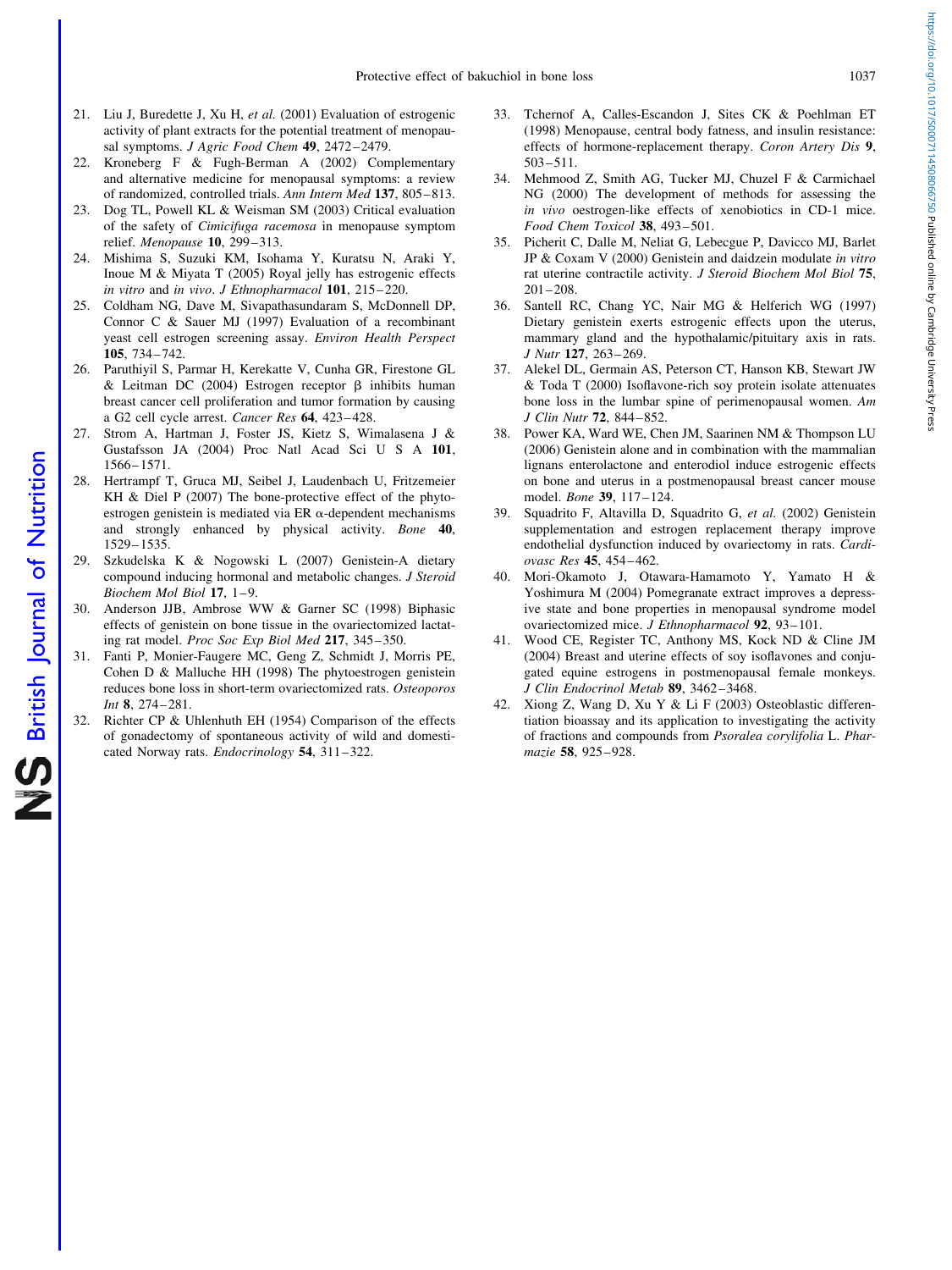1038 S.-H. Lim et al.

# Appendix



Appendix 1. Total phenolic contents of each fraction separated by Sephadex LH-20 (1.5 x 120 cm, 1 ml/min; Sigma Co., St Louis, MO, USA) from Psoralea corylifolia L. extract using the Folin–Ciocalteu protocol<sup>(16)</sup>. A total of 100  $\mu$ l of ethanol extract of Psoralea corylifolia L. was mixed with 2 ml of 2% Na<sub>2</sub>CO<sub>3</sub> for 2 min at room temperature and then added to 100 µl of 50% Folin–Ciocalteu reagent. After 30 min, the total polyphenol content was measured at 750 nm using a UV spectrophotometer (V-530; Jasco, Tokyo, Japan). Catechin was used as the standard.



Appendix 2. Oestrogenic activities of the main fractions evaluated by in vitro yeast recombinant assay (a) and E-screen assay (b). Data represent only the five main fractions shown in Appendix 1. The fractions evaluated by the in vitro yeast recombinant assay were: no. 40 ( $\bullet$ ); no. 44 ( $\circ$ ); no. 50 ( $\nabla$ ); no. 56 ( $\triangledown$ ); no. 66 (B); 17 $\beta$ -oestradiol (10<sup>-9</sup> M) ( $\square$ ); control ( $\blacklozenge$ ). The fractions evaluated by the E-screen assay were: no. 40 ( $\blacklozenge$ ); no. 44 ( $\nabla$ ); no. 50 ( $\triangle$ ); no. 56 ( $\square$ ); no. 66 ( $\square$ ); 17 $\beta$ -oestradiol (10<sup>-9</sup> M) ( $\blacklozenge$ ); control ( $\diamond$ ).

British Journal of Nutrition

NS British Journal of Nutrition